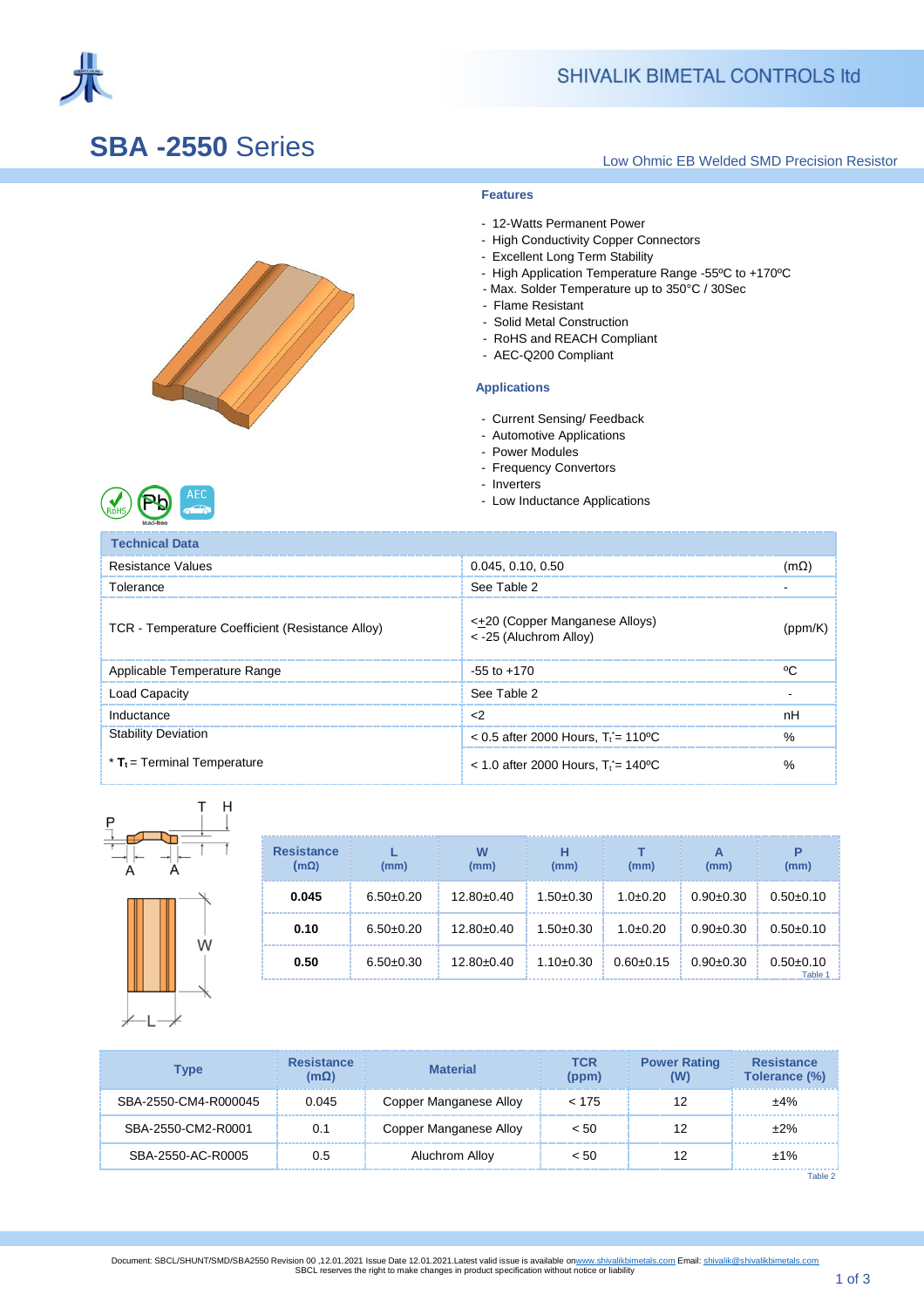

Low Ohmic EB Welded SMD Precision Resistor

**Resistance Change vs Temperature (CM2)**









### **Performance:**

| <b>Type of Test</b>                | <b>Reference STD</b>     | <b>Test Specifications</b>                                       |                                          |  |
|------------------------------------|--------------------------|------------------------------------------------------------------|------------------------------------------|--|
| <b>High Temperature Exposure</b>   | MIL-STD-202 Method 108   | 1000 hrs. @ T=170°C.Unpowered.                                   | $\Delta$ R +/- 1%                        |  |
| <b>Temperature Cycling</b>         | JESD22 Method JA-104     | -55°C to 150°C, 1000Cycles, 30 Minutes<br>at each extreme        | ΔR +/-1%                                 |  |
| <b>Biased Humidity</b>             | MIL-STD-202 Method 103   | 85°C & 85RH with 10% operating<br>power, 1000 hrs.               | ΔR +/-1%                                 |  |
| <b>Operational Life</b>            | MIL-STD-202 Method 108   | 125°C atrated power, 1000 hrs.                                   | $\Delta$ R +/-1%                         |  |
| <b>External Visual</b>             | MIL-STD-883 Method 2009  | Visual inspection                                                | Visual                                   |  |
| <b>Physical Dimension</b>          | JESD22 Method JB-100     | Dimensional inspection as per SBCL<br>Specifications             | Shall confirm within<br>tolerance limits |  |
| <b>Resistance to Solvents</b>      | MIL-STD-202 Method 215   | Clean with Aqueous chemical                                      | Marking shall be legible                 |  |
| <b>Mechanical Shock</b>            | MIL-STD-202 Method 213   | 100g for 6ms, Half sine                                          | $\Delta$ R +/-0.2%                       |  |
| Vibration                          | MIL-STD-202 Method 204   | 5g for 20 minutes, 12 cycles each of 3<br>orientations.10-2000Hz | $\Delta$ R +/-0.2%                       |  |
| Resistance to Soldering Heat       | MIL-STD-202 Method 210   | Solder Temp. 260°C, Time 10 seconds                              | ΔR +/-0.5%                               |  |
| Solderability                      | J-STD-002                | As per J-STD-002                                                 | >95% Coverage in 10x<br>Magnification    |  |
| <b>Electrical Characterization</b> | User Spec.               | Resistance as defined                                            | Shall confirm within<br>tolerance limits |  |
| Short Time Over Load               | $\qquad \qquad -$        | 5x Rated Power for 5 seconds                                     | $\Delta$ R +/-1%                         |  |
| Low Temperature Storage            | $\overline{\phantom{a}}$ | $-65^{\circ}$ C for 24 hrs.                                      | $\Delta$ R +/- 1%                        |  |